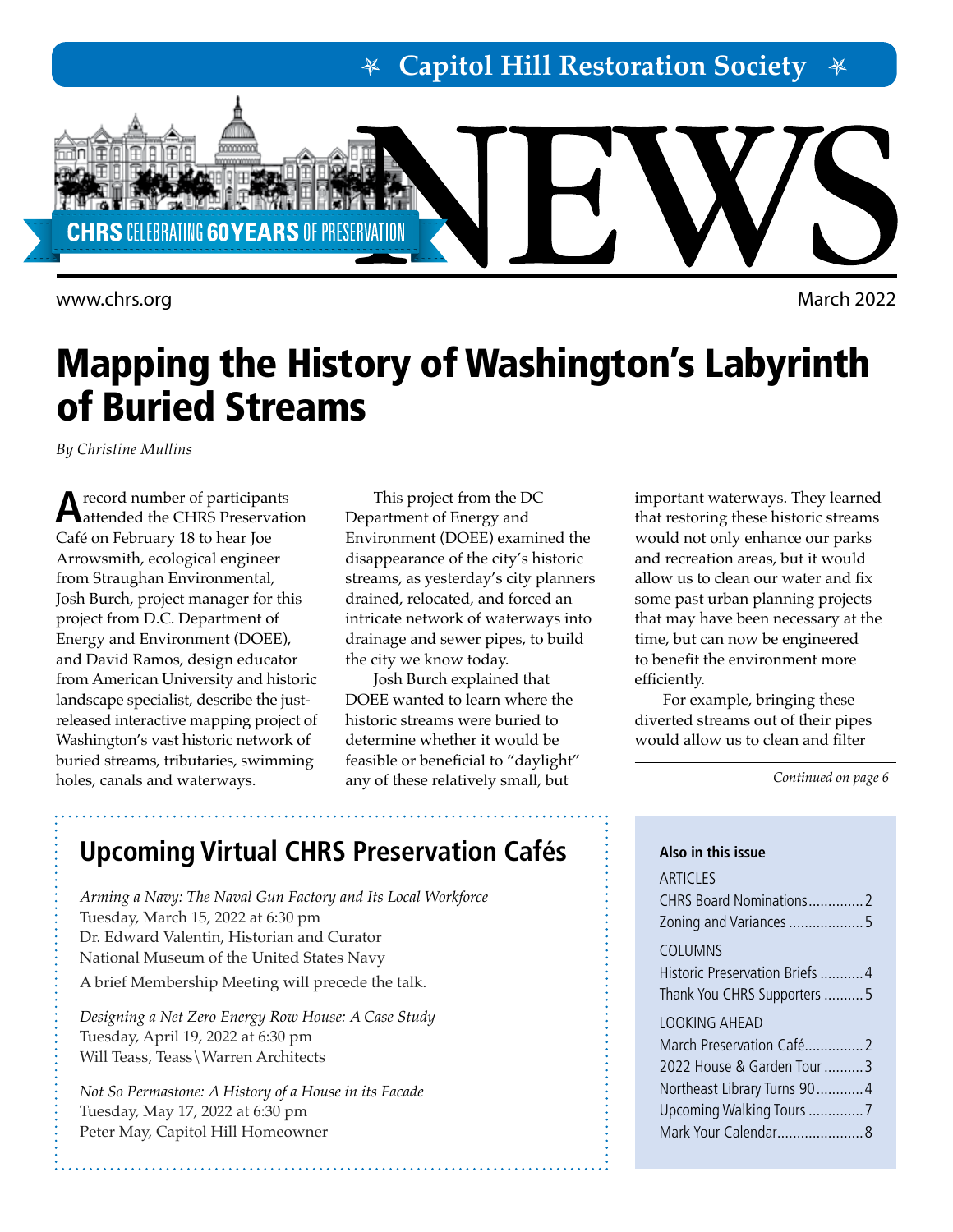## **CHRS Seeks Nominations for Board**

*By Beth Purcell* 

**C**HRS will hold elections for the 2022–2023 Board of Directors by postcard ballot in May. The Elections Committee, chaired by Beth Purcell, includes Elizabeth Nelson, Nancy Metzger, Christine Mullins and Brian Alcorn.

The committee is seeking recommendations of individuals who wish to be considered for positions on next year's CHRS Board of Directors. These positions include President,

First Vice President, Second Vice President, Treasurer and Secretary, each for one-year terms, and three At-Large Members for two-year terms. Nominations for the 2022–2023 CHRS Board of Directors will be announced at the end of April and ballots will be mailed to CHRS members in May.

If you wish to be considered, to recommend someone, or to find out more about the duties of each position, please contact the CHRS

office at (202) 543-0425 or email [info@chrs.org](mailto:info%40chrs.org?subject=) and a member of the Elections Committee will respond. Each recommendation must cite the position for which the person wants to be considered and must include his or her resume.

Recommendations must be submitted by the end of the day on Friday, March 25, 2022. ✯

## **March Preservation Café: Arming a Navy: The Naval Gun Factory and Its Local Workforce**

The Washington Navy Yard, the Navy's oldest shore establishment, has supported U.S. naval operations since 1799. The establishment of the U.S. Naval Gun Factory at the Washington Navy Yard in 1886 dramatically shifted the base's mission from ship repair to ordnance production.

From 1886 until its closure in 1961, the Naval Gun Factory was one of the largest employers in Washington, DC, employing thousands of people from a diverse array of backgrounds. The Washington Navy Yard owes much of its 200-plus years of success to the contributions of workers in DC neighborhoods, especially the Capitol Hill District, Barney Circle, Anacostia, and Fairlawn.

During our CHRS Preservation Café on March 15, Dr. Edward Valentin will discuss one of the museum's newest temporary exhibits, "Arming a New Navy: The Naval Gun Factory and Its Local Workforce." He will discuss

the history of Building 76 in the Washington Navy Yard, the home of the National Museum of the United States Navy. He will describe the operations of the factory and provide a window into the experiences of the factor's diverse workforce.

A brief Membership Meeting will precede the talk.  $\star$ 

*Our CHRS Preservation Cafés are free to CHRS members and non members. We hope to see you online on March 15 at 6:30 p.m. You can access the presentation link at chrs.org.*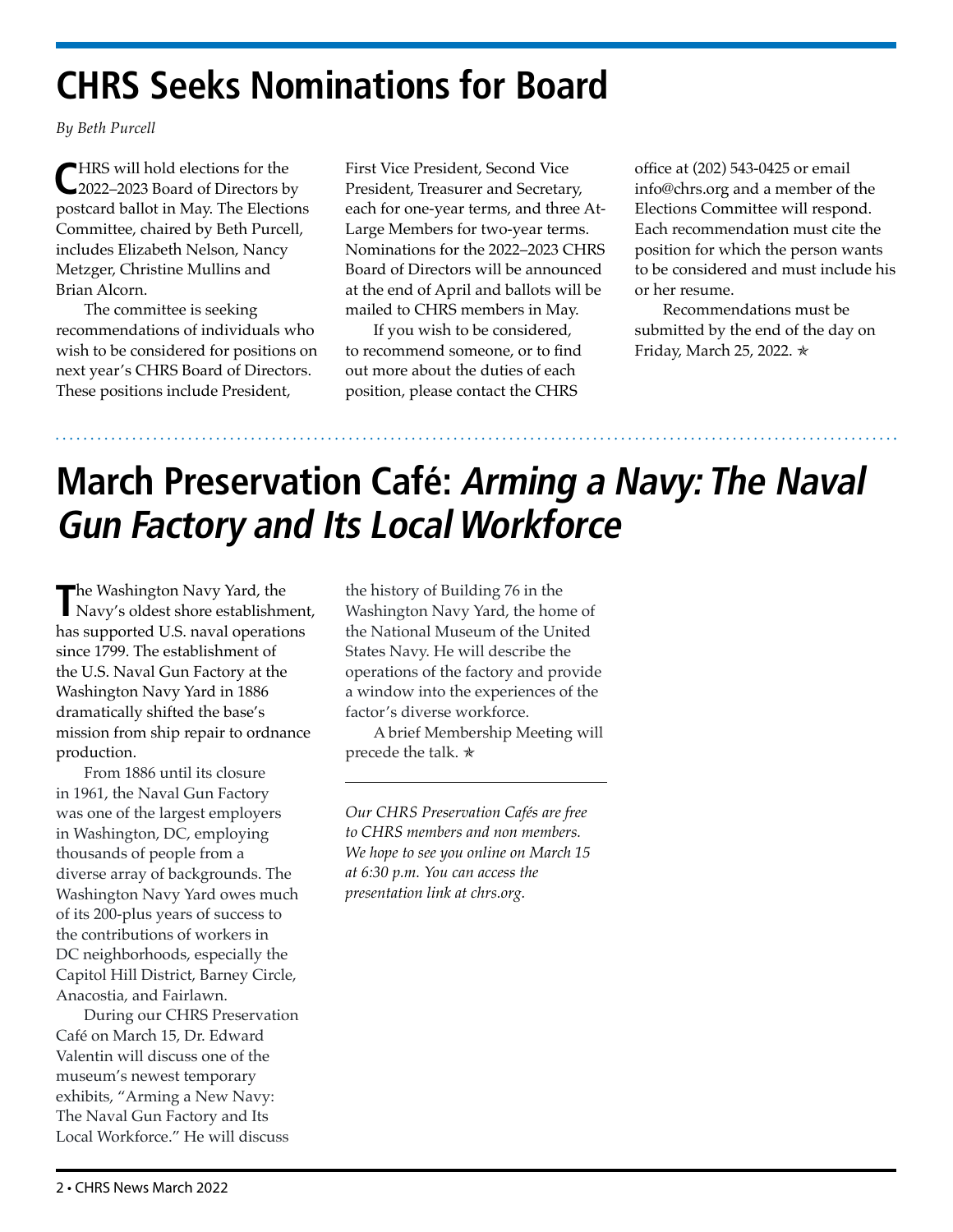### Capitol Hill Restoration Society (CHRS)

BOARD OF DIRECTORS

| President  Beth Purcell                   |
|-------------------------------------------|
| First Vice President Angie Schmidt        |
| Second Vice President Tina May            |
|                                           |
| Secretary Maygene Daniels                 |
|                                           |
| At Large Joanna Kendig                    |
| At Large  Jackie Krieger                  |
| At Large  Christine Mullins               |
| At Large Gary Peterson                    |
| At Large  Jim Thackaberry                 |
| Immediate Past President Elizabeth Nelson |

#### COMMITTEE CHAIRS

| Beyond the Boundaries Beth Purcell    |  |
|---------------------------------------|--|
| Budget & Administration*Nick Alberti  |  |
| City Planning* Monte Edwards          |  |
| Communications*Vacant                 |  |
| Community Development* Chuck Burger   |  |
| Community Relations. Elizabeth Nelson |  |
| Environment*Joanna Kendig             |  |
|                                       |  |
| Historic Preservation*  Beth Purcell  |  |
| House & Garden TourElizabeth Nelson   |  |
|                                       |  |
| Membership* Maygene Daniels           |  |
| Public Safety* Undine Nash            |  |
| Public Space Steve Kehoe              |  |
| Zoning* Beth Hague                    |  |
|                                       |  |

*\* Chair is an appointed Board Member*

#### NEWSLETTER

Angie Schmidt and Kelly Vielmo, Editors

WEBMASTER

Elizabeth Nelson

OFFICE MANAGER

#### Jill Uvena Cullinane

To reach any of the above, please contact the Society offices at (202) 543-0425 or via e-mail: caphrs420@gmail.com.

#### ABOUT CHRS

Capitol Hill is a special place. We promote, preserve, and enhance the character of our historic neighborhoods.

Since its founding in 1955, CHRS has worked continuously to make Capitol Hill the desirable location it has now become. Due to CHRS's efforts, Capitol Hill won designation as a historic district in 1976. Today, that legacy of standing up for the community continues with our work in planning, zoning, historic preservation, and public safety.

CHRS is a volunteer organization, made up of Hill residents who love their historic neighborhoods and want to ensure that the unique character of the Hill is around for future generations. Come join us!

> To learn more or join, please visit: [www.CHRS.org](http://chrs.org/)

## **2022 Mother's Day House and Garden Tour Update**

*By Elizabeth Nelson*

**C**HRS is planning a traditional in-person House Tour for Mother's Day weekend, May 7 & 8. We'll offer a package that includes some houses that will be open to guests, some that will be virtual-only and guided walking tours. The projected tour area is south of Pennsylvania Avenue between 2nd and 11th Streets SE.

We're finalizing the list of houses, but we can tell you that St. Peter's Catholic Church, Christ Church and Hill Center will all be offering tours and artist Will Fleishell will be opening his studio on Archibald Walk. You can check our progress by visiting **[chrs.org/more-house](http://chrs.org/more-house-tour-2022)[tour-2022](http://chrs.org/more-house-tour-2022)** where details will be posted as they become available. Tickets will be sold through Eventbrite in April and we will have an outreach booth at Eastern Market on weekends to publicize the Tour.

Would you like to be involved in this year's Tour? We are looking for volunteers for the outreach booth, to be docents for the houses, to host the refreshment break at the Hill Center and to run the "will call" locations where guests will present their vaccination cards and collect their tickets. If you can help with any of this, please contact the Committee at [HouseTourCHRS@gmail.com.](mailto:HouseTourCHRS%40gmail.com?subject=) \*



**Local artist Will Fleishell will be opening his studio on Archibald Walk for the 2022 CHRS House & Garden Tour.**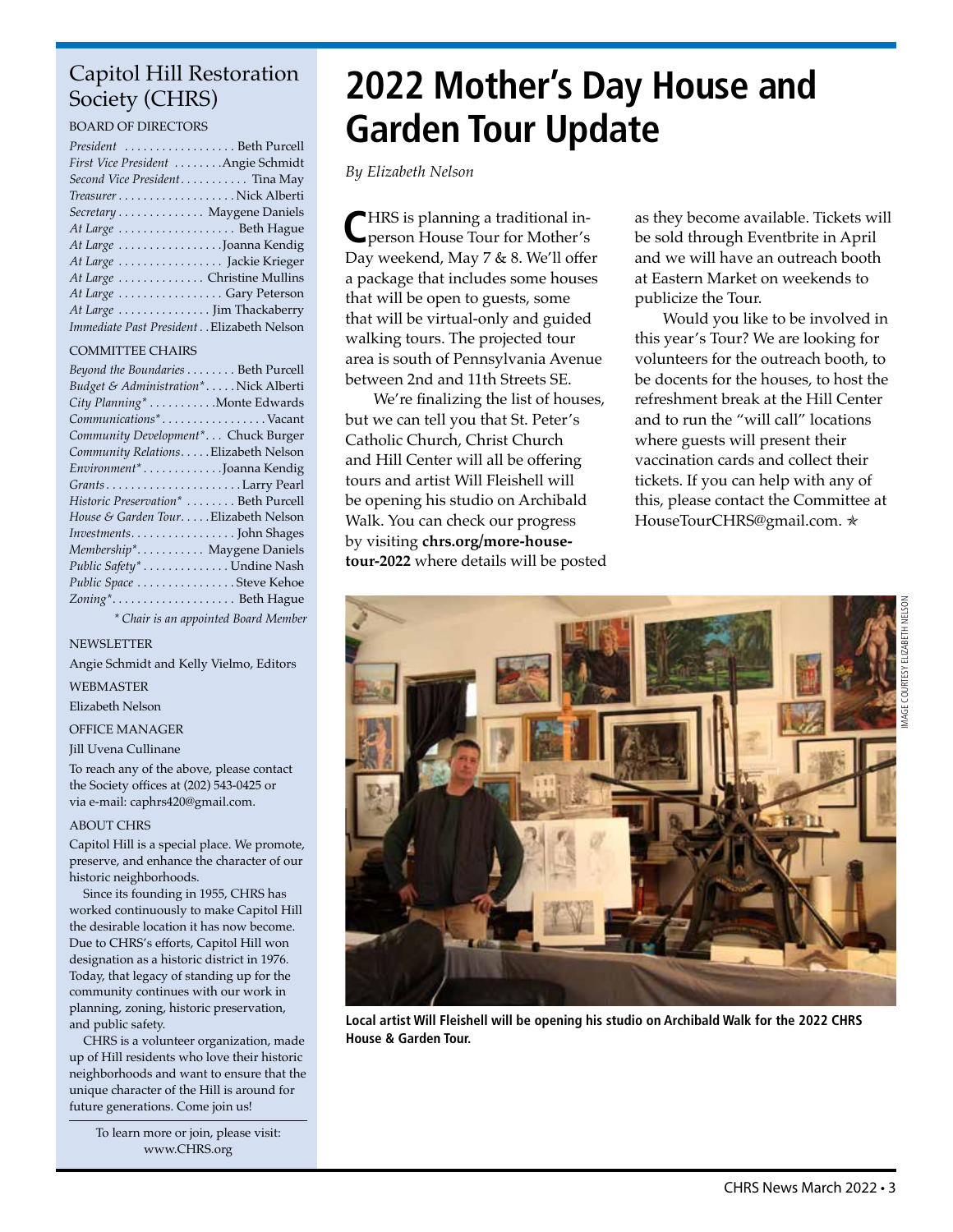# IMAGE COURTESY BETH PURCELL AGE COLIRIESY RETH PURCEL

## **Historic Preservation Briefs**

*By Beth Purcell* 

**T**he Historic Preservation Review Board (HPRB or the Board) considered the following cases at its virtual hearing on January 27, 2022. HPRB is responsible for determining if proposed changes to a building are consistent with the DC Preservation Act. A "concept review" is a preliminary determination of a building owner's plan to alter the building, and if the concept is approved, the owner will return to the HPRB for a final review.

**308 11th Street NE**, HPA 20-390, concept/replace existing one-story garage with new two-story garage; roof deck and third floor addition. This contributing rowhouse is one of seven built in 1917 by owner F. M. Johnson and architect W. E. Howser. All seven rowhouses have one-story brick garages at the alley. This project does not include any alterations to the façade or the existing rear addition. Applicant planned to build a third story and roof deck over the existing house. The thirdstory frame addition, clad in hardie plank, will be over the existing rear addition and will open up to a roof deck over the front/main portion of the house. The roof deck will have a metal guardrail 12 feet back from the front of the house. The addition would be minimally visible from public space. The applicant also planned to demolish the east and west elevations of the one-story garage and build a new two-story garage in its place, 20 feet tall. The one-story brick garage appears to be historic and the garden/east facing elevation still retains historic integrity with two-over-two double-hung windows flanking a wooden door. The alley-facing/west elevation, clad in painted plywood with a modern garage door, no longer does retain

historic integrity. The new two-story brick garage would feature a simple symmetrical alley façade with two one-over-one double-hung windows on the second floor. There is another two-story garage on this alley. The Board has recently approved demolition of one-story garages to be replaced by new two-story garages. We believed that both sections of this project were compatible with the Capitol Hill Historic District. Over 40 neighbors objected to the project, including the alteration of the uniform one-story garage scape. While the Board found the project to be compatible, they added clarification of their support for the rear rooftop addition and requested that the applicant work with HPO Staff to make design revisions to the new garage in order to reflect the height of the existing row of garages, and delegated authority to HPO.

**Consent calendar.** The Board approved the following cases on the consent calendar:

- **310 9th Street SE**, HPA 22-086, concept/rear addition.
- **751 10th Street SE**, HPA 22-091, concept/two-story rear addition, two-story garage. The Board commented that the applicant should continue to work with staff to finalize the material choice for the side elevations.
- **327 Constitution Avenue NE**, HPA 22-094, concept/two-story rear addition. ✯



## **Northeast Library Turns 90**

The Northeast Library (330 7th Street NE) is celebrating 90 years of library service with a weekend full of events March 11–13, including coloring to make decorations for the library, story time in the garden, birding with the Smithsonian's Bruce Beehler, a photo contest, and an outdoor concert with the band Too Much Talent.

For details and schedule visit: [dclibrary.org/northeast.](http://dclibrary.org/northeast)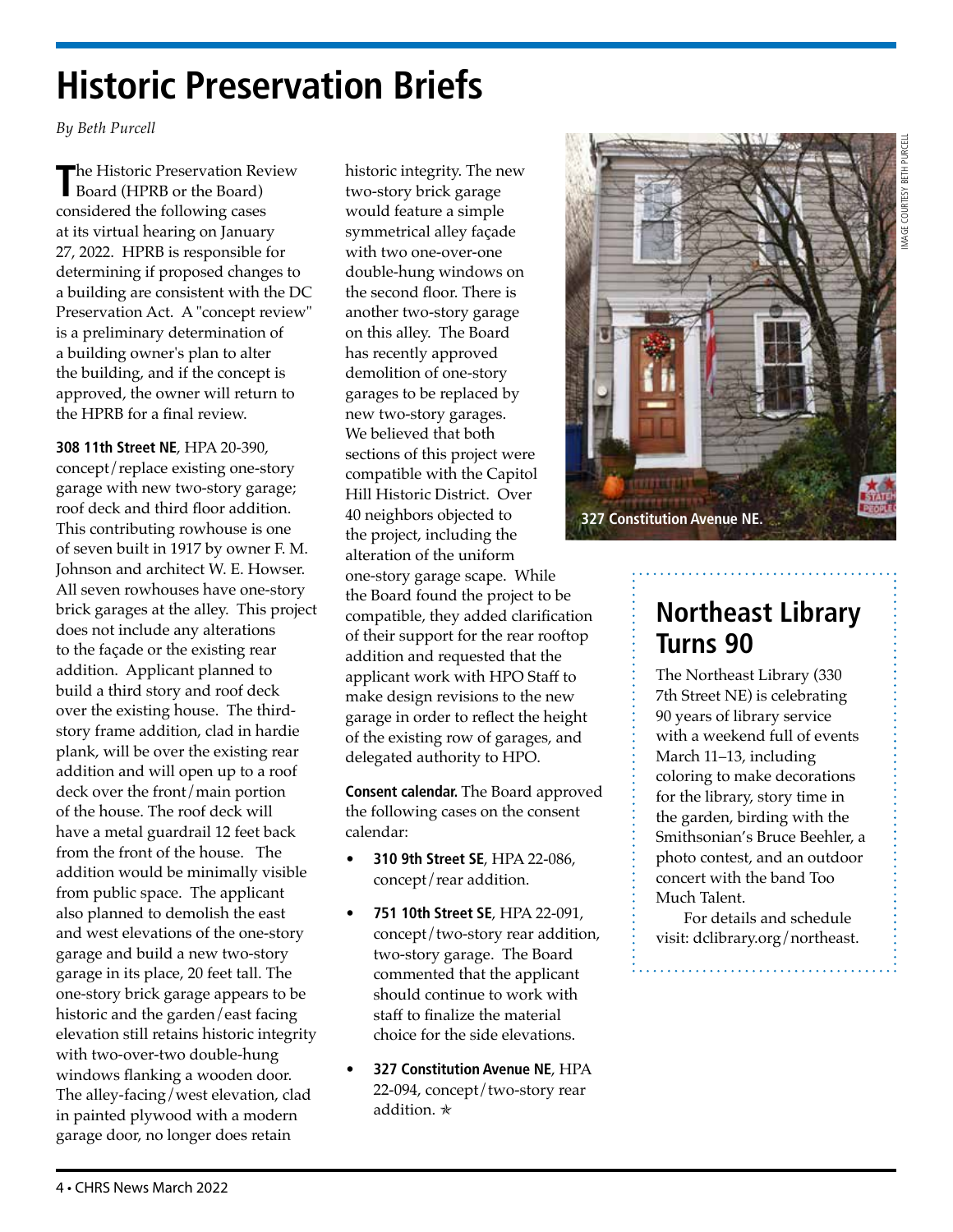## **Zoning and Variances**

*By Gary Peterson*

**I** have to be invented to prevent the f variances did not exist, they would unwanted or unfair consequences of the zoning regulations making a property unusable. However, zoning variances are the most confusing part of DC zoning law because of the confusing wording of the regulation regarding variances. 11 DCMR, subtitle X, section 10 states:

With respect to variances, the Board of Zoning Adjustment has the power under § 8 of the Zoning Act, D.C. Official Code § 6-641.07(g) (3) (formerly codified at D.C. Official Code § 5-424(g)(3) (2012 Repl.)), "[w]here, by reason of exceptional narrowness, shallowness, or shape of a specific piece of property at the time of the original adoption of the regulations, or by reason of exceptional topographical conditions or other extraordinary or exceptional situation or condition of a specific piece of property, the strict application of any regulation adopted under D.C. Official Code §§ 6-641.01 to 6-651.02 would result in peculiar and exceptional practical difficulties to or exceptional and undue hardship upon the owner of the property, to authorize, upon an appeal relating to the property, a variance from the strict application so as to relieve the difficulties or hardship; provided, that the relief can be granted without substantial detriment to the public good and without substantially impairing the intent, purpose, and integrity of the zone plan as embodied in the Zoning Regulations and Map."

This language has not only confused the layman but also many lawyers and the BZA. (I challenge English majors to diagram the sentence and send it for publication.) The Zoning Regulations of 2016

attempted to clarify the matter by adding a section right after the general statement on variance types and the burden of proof.

First, there are two types of variances: area variances and use variances. Area variances are a request to deviate from area requirements such as size, location, height, lot occupancy and parking that are not permitted by a special exception. Use variances are a request to permit a use that is not permitted as a matter of right or as a special exception.

The burden of proof for a variance depends on whether it is a use variance or an area variance. The applicant for an area variance must prove that, because of the attributes of a specific piece of property, the strict application of a zoning regulation would result in peculiar and exceptional practical difficulties to the owner of the property.

The applicant for a use variance must prove that, because of the attributes of a specific piece of property, the strict application of a zoning regulation would result in exceptional and undue hardship upon the owner of the property.

Requests for area variances are the most common request in the RF Zone on Capitol Hill. There are three tests for an area variance: uniqueness of the property; that the uniqueness results in practical difficulties; and that the granting of the variance would not impair the public good or the intent and integrity of the zone plan and regulations.

Most applications on Capitol Hill fail for this lack of uniqueness. The proof that the attributes of the property are unique is critical for an area variance to avoid requests from similar properties. If there

## **Thank You, CHRS Supporters!**

CHRS wishes to thank the following donors for their invaluable support:

#### **Contributors**

ANNUAL APPEAL Alice Hall Lawrence Monaco Brenda Sanchez

#### DICK WOLF

Lisa Nickerson and Nelson Rimensnyder

GENERAL DONATIONS

Peggy Heim

#### **Memberships**

**SILVER** Robert Weinstein and Judith Capen Silvana and Wesley Hallman GOLD

Kathryn Powers

are other similar properties and requests, the variance process becomes an amendment to the zoning regulations, an action reserved to the Zoning Commission and not the BZA.

"A variance, therefore, as an exception to the rule, must not be granted lightly and must arise out of an exceptional condition affecting a particular property, and not all or most similarly situated properties." BZA Application No. 16927, Final Order, August 15, 2003.

This is enough for you to digest at one reading. Next time we will discuss uses permitted in the RF Zone. ✯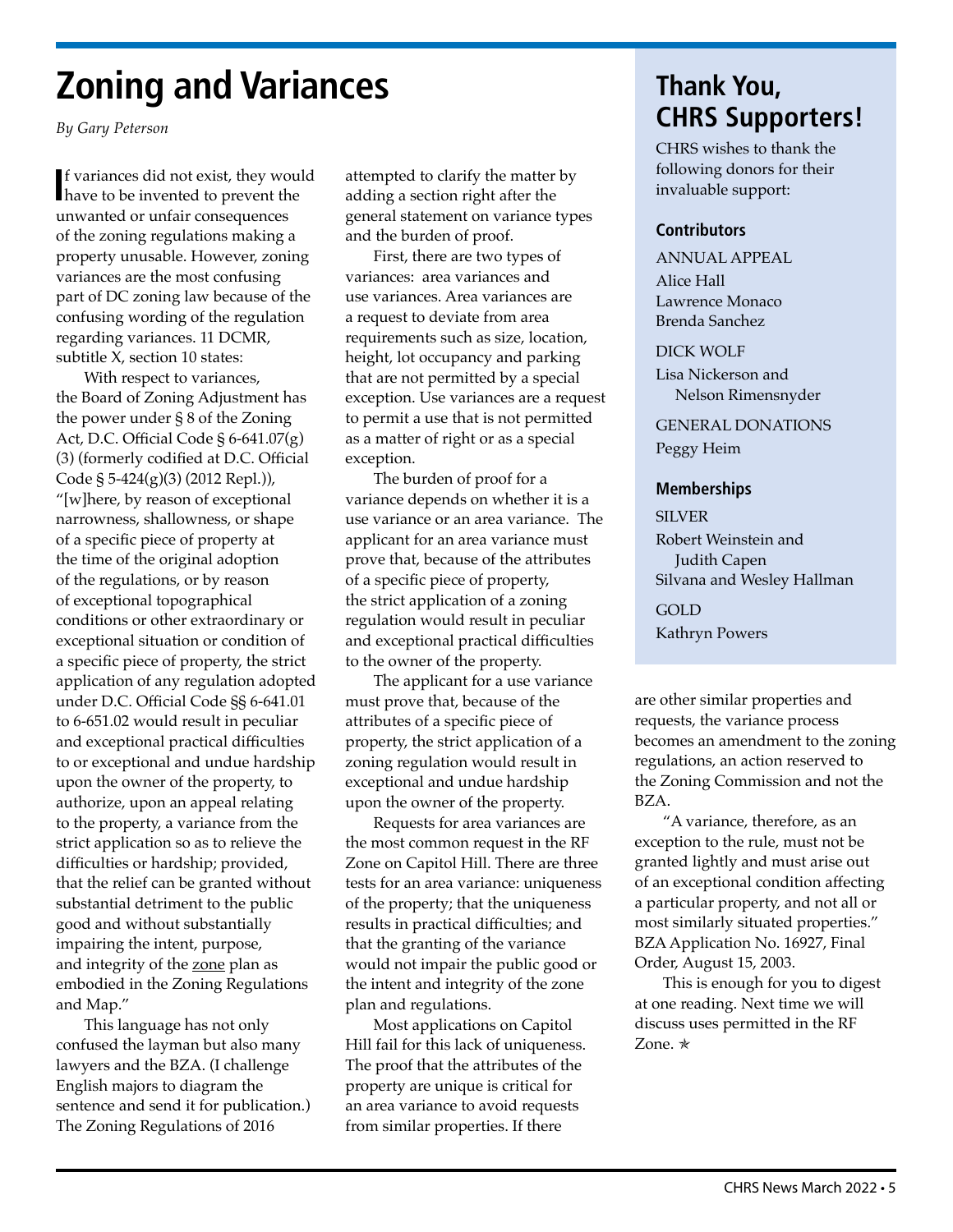#### **Buried Streams,** *continued from cover*

the rainwater that runs quickly and directly into the Potomac and the Anacostia Rivers, control erosion, introduce plants and trees that grow in a stream environment, and promote biodiversity with "new" species of fish and birds that had once graced our urban environment.

Joe Arrowsmith explained that his team at Straughan Environmental, the DOEE project grant recipient, began their work by building an extensive mapping survey. With the help of the Library of Congress, they sorted through nine maps (from 1719 to 1917), and carefully hand-traced the location of every stream in the District.

Using geographic information system (GIS) mapping software, they created layers of maps which compare the locations of every stream and waterway so they could see exactly what had previously existed in Washington and what is now missing. A key marker was their discovery that approximately 70 percent of the city's streams have disappeared from our landscape since 1792.

David Ramos described the District's historic landscape, which he noted had once been much wetter. For example Ellicott's map from 1793 features the Tiber Creek, a significant, flowing stream that once ran through the center of the city. The District's second-largest stream after Rock Creek, Tiber Creek originated from springs, seeps, and small tributaries near the McMillan Reservoir, Park View, and the Old Soldier's Home. The Tiber Creek watershed was originally called Goose Creek due to its abundant waterfowl.

Tiber Creek emptied into the Washington City Canal, just south of what is now the National Mall, and eventually flowed into the Potomac. Over the years, Tiber Creek brought with it all of the sediment and waste from the city. The Washington City

Canal eventually became a de facto sewer and was arched over during the 1870s.

A significant victory for public health at the time, in 1890 the District began to enclose many of its streams to create a sewer system to carry away its sanitary sewage and rain runoff. One of the major brick sewers that captured Tiber Creek still runs under South Capitol Street. It is 20 feet wide and 10 feet high.

 Tiber Creek and the Washington City Canal eventually drained into James Creek which flowed into the Anacostia River between Greenleaf and Buzzard Points. Newspaper reports later complained that James Creek, once a thriving natural creek, had become a "foul steam of death" flowing out of the most populous areas of the city. James Creek was filled in around 1950 due to its unsanitary conditions and to make way for future development.

 Where did the streams go? Arrowsmith explained that we buried many of them with dirt. The groundwater level was now further below the surface. We also paved over the landscape which reduced the amount of water that fed our streams. Lest we think of his vocation too harshly, Arrowsmith explained that the District engineers created ways to put every drop of water to work. The waterways provided drinking water for the population, irrigated the farmland that surrounded our city at the time, provided fire control, and provided the means to transport human waste away from the city's neighborhoods. The District continues to have one of the most advanced sewage treatment plants in the world at Blue Plains, which was built in 1937.

During the 1970's, the District government began separating rain and storm water from the sewage with the founding of the Environmental Protection Agency. In DC, sewage was sent to Blue Plains

for treatment, while stormwater was emptied into Rock Creek and the Anacostia River. Today, both sewage and stormwater go for treatment at Blue Plains, as we envision a day when we will be able to swim in the Anacostia.

Burch explained that in 2014, DOEE coordinated with the National Park Service to break through 1,500 linear feet of pipe to create a pathway for two watersheds of the Broad Branch River that they believed did not have to drain into pipes. This daylighting of the Broad Branch has created an incredibly lush area that includes a flowing stream, with water lilies and a walking trail for residents.

The project managers visited and examined more than 100 sites for future restoration projects, ranked all of the sites, and worked with DOEE to create a concept design for four future projects. For example, DOEE is looking at a daylighting opportunity for Stickfoot Branch which runs along Suitland Parkway and outfalls into the Anacostia River at Poplar Point. Their visioning plan will create historic tidal wetlands in Fort Dupont Park where streams will eventually meander through Anacostia Park.

A second site is a conceptual design to daylight two historic streams that once ran through the middle of the Langston Golf Course. This would solve some problems the golf course has had with the piped stream network and create a natural environment for their golfers. The northernmost stream used to run from the Arboretum property southeast to Kingman Lake. The second historic stream ran from where Spingarn High School used to be before it closed in 2013, to Kingman Lake.

Arrowsmith closed the presentation by explaining that yesterday's engineers made these public works investments to solve the big problems of the past, such as public health, but we have many different challenges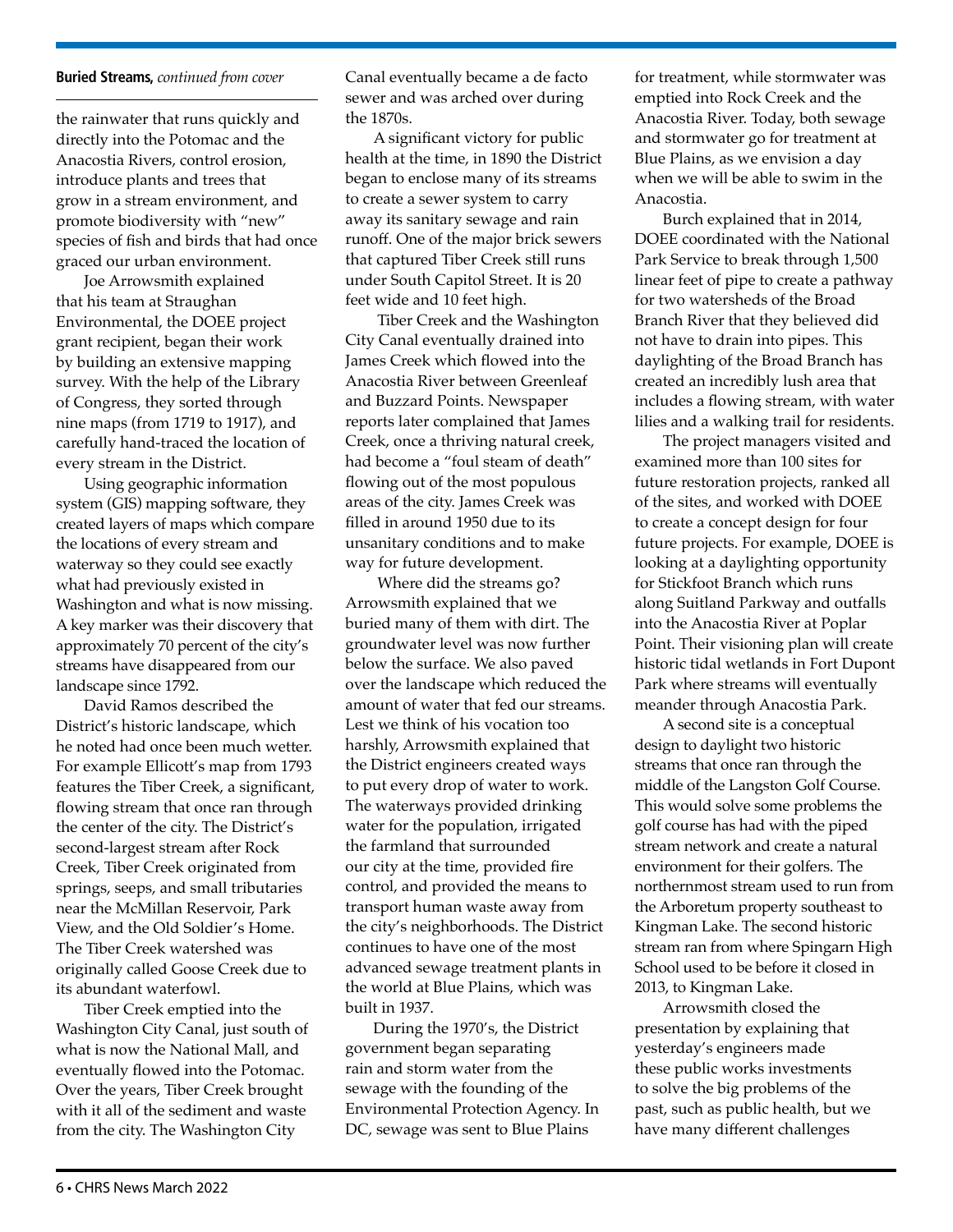## **March Guided Walking Tours—Tickets Available**

*By Elizabeth Nelson*

**T**icket sales are underway for guided walking tours on Saturday and Sunday, March 26 & 27. We'll have four showings each of the popular Architecture of Capitol Hill and Capitol Hill Alleys tours plus an updated version of the Our Industrial Past tour, which was last offered in May 2021. The cut-off date is March 24 at midnight. So if you'd like to join us—and we hope you will—please confirm your plans while there's still time. Complete information with a link to Eventbrite ticket sales is posted at: [chrs.org/guided-walking](http://chrs.org/guided-walking-tours-march-2022)[tours-march-2022](http://chrs.org/guided-walking-tours-march-2022). ✯



**CLOCKWISE FROM TOP RIGHT: Join the Industrial Past tour to find the location of an original Piggy Wiggly; Gessford Court in September 2021; tour goers meet a Cluss Court resident in November 2021.**

today, such as climate change and others. He cautioned against being constrained by the past. We should follow the lead of our predecessors and not be afraid of making big investments to create a healthier, more resilient future.

We encourage you to visit the DOEE website which includes a virtual tour of the District, with interactive maps, historical references, information about the founding of DC, artwork, photographs, articles, and newspaper clippings. You can

even type in your address to see which streams may have run through your neighborhood. You can find a direct link to the project on the DOEE website and watch the entire recording of this informative presentation at chrs.org/buried-streams-pc. ✯